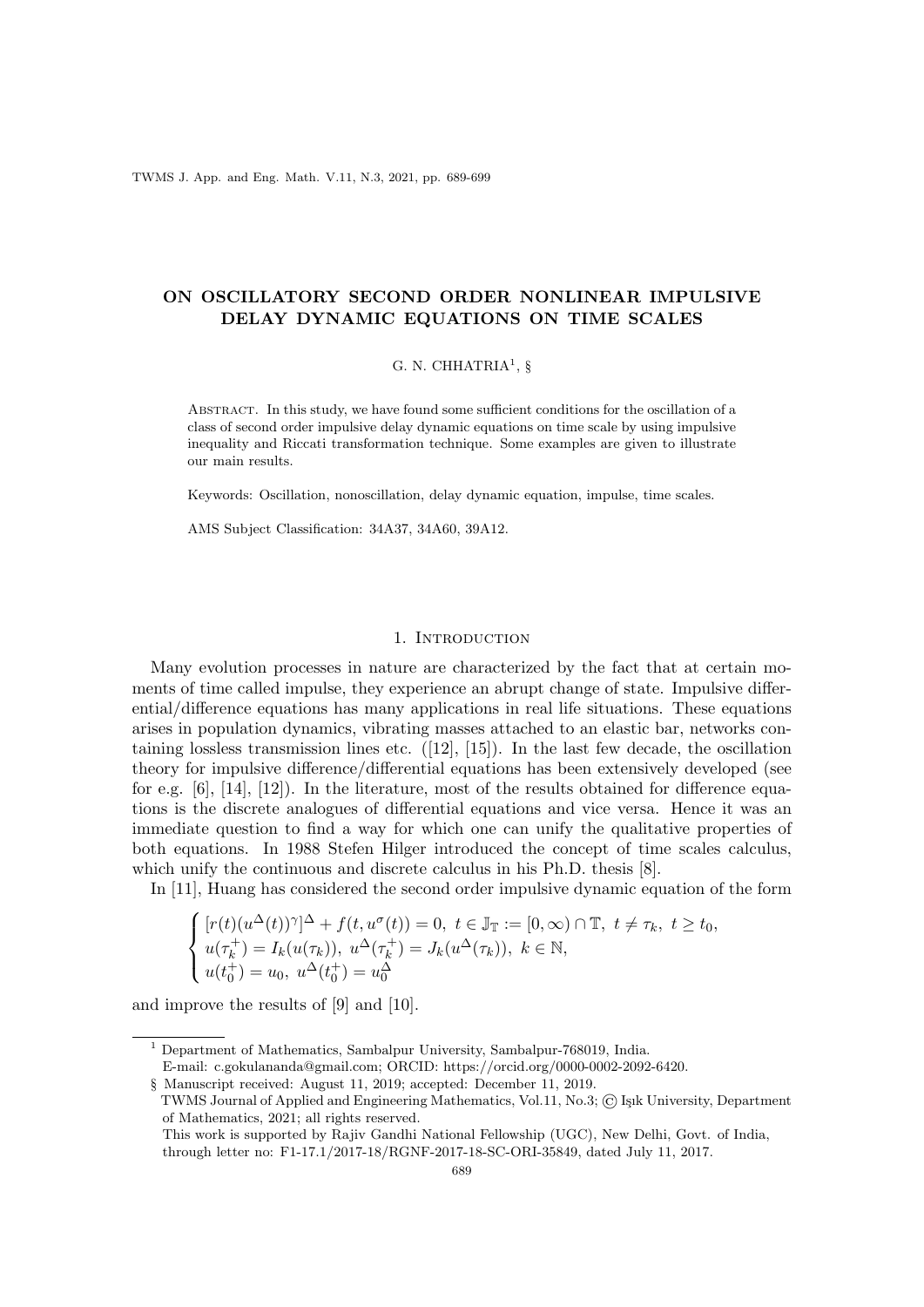In [5], Chhatria has studied the oscillation properties of the solution of second order impulsive delay dynamic equations of the form

$$
\begin{cases}\n[r(t)(u^{\Delta}(t))^{\gamma}]^{\Delta} + p(t)x(\sigma(t) - \delta)) = 0, \ t \in \mathbb{J}_{\mathbb{T}} := [0, \infty) \cap \mathbb{T}, \ t \neq \tau_k, \ t \geq t_0, \\
u(\tau_k^+) = I_k(u(\tau_k)), \ u^{\Delta}(\tau_k^+) = J_k(u^{\Delta}(\tau_k)), \ k \in \mathbb{N}, \\
u(t_0^+) = u_0, \ u^{\Delta}(t_0^+) = u_0^{\Delta}\n\end{cases}
$$

and improve the results of [11].

To the best of our knowledge, there is no work on the oscillation of impulsive nonlinear delay dynamic equations on time scales. Following this trends, we consider a class of second order impulsive nonlinear dynamic equations of the form:

$$
(E)\begin{cases}\n[r(t)(x^{\Delta}(t))^{\gamma}]^{\Delta} + q(t)f(x(t-\delta)) = 0, \ t \in \mathbb{J}_{\mathbb{T}} := [0, \infty) \cap \mathbb{T}, \ t \neq \theta_k, \ t \geq t_0, \\
x(\theta_k^+) = g_k(x(\theta_k)), \ x^{\Delta}(\theta_k^+) = h_k(x^{\Delta}(\theta_k)), \ k \in \mathbb{N},\n\end{cases} (2)
$$

$$
x(t) = \phi(t), \ t_0 - \delta \le t \le t_0
$$
\n
$$
(3)
$$

where  $\gamma \geq 1$  is the quotient of odd positive integers, T is an unbouned above time scale with  $0 \in \mathbb{T}$  and  $\theta_k \in \mathbb{T}$  are the fixed moment of impulsive effect satisfying the properties  $0 \le t_0 < \theta_1 < \theta_2 < \cdots < \theta_k$ ,  $\lim_{k \to \infty} \theta_k = \infty$ .

$$
x(\theta_k^+) = \lim_{h \to 0^+} x(\theta_k + h), \qquad x^{\Delta}(\theta_k^+) = \lim_{h \to 0^+} x^{\Delta}(\theta_k + h),
$$

which represent the right limit of  $x(t)$  at  $t = \theta_k$  in the sense of time scale, if  $\theta_k$  is right scattered, then  $x(\theta_k^+$  $(x_k^+)=x(\theta_k), x^{\Delta}(\theta_k^+),$  $\mathcal{L}_k^{\dagger}$  =  $x^{\Delta}(\theta_k)$ . Similarly, we can define  $x(\theta_k^{-})$  $(x_k^-), x^{\Delta}(\theta_k^-)$  $\binom{m}{k};$ 

Through out this paper, we suppose that the following conditions hold:

- $(H_1)$   $r(t) > 0, \delta \in \mathbb{R}_+, t \delta \in \mathbb{T};$
- $(H_2)$   $q(t) \in C_{rd}(\mathbb{T}, [t_0, \infty)_{\mathbb{T}})$  and  $f(u) \in C(\mathbb{R}^+, \mathbb{R}),$   $f(u)$  is nondeceasing,  $uf(u) > 0$  for  $u \neq 0$ ;
- (H<sub>3</sub>)  $g_k, h_k : \mathbb{R} \to \mathbb{R}$  are continuous function and there exist positive numbers  $a_k, a_k^*$ ,  $b_k, b_k^*$  such that  $a_k^* \leq \frac{g_k(u)}{u} \leq a_k, b_k^* \leq \frac{h_k(u)}{u} \leq b_k, u \neq 0, k \in \mathbb{N};$

In this work, our objective is to extend the work of [11] and [5] to the second order nonlinear impulsive delay dynamic equations (1)-(3). About the time scale concept and fundamentals of time scale calculus we refer the monographs [3] and [4] and the references cited there in.

 $AC^{i} = \{x : \mathbb{J}_{\mathbb{T}} \to \mathbb{R} \text{ is } i\text{-times } \Delta \text{-differential} \text{ is } i\text{-th}$  whose i th delta derivative  $x^{\Delta^{(i)}}$  is absolutely continuous}.

 $PC = \{x : \mathbb{J}_{\mathbb{T}} \to \mathbb{R} \text{ is rd-continuous at the points } \theta_k, k \in \mathbb{N} \text{ for which } x(\theta_k)$  $(x_k^{-})$ ,  $x(\theta_k^{+})$  $(x_k^{(+)})$ ,  $x^{\Delta}(\theta_k^-)$  $\binom{=}{k}$ and  $x^{\Delta}(\theta_k^+)$  $\binom{+}{k}$  exist with  $x(\theta_k^-)$  $(\overline{k})=x(\theta_k), x^{\Delta}(\theta_k)$  $(x_k^-)=x^{\Delta}(\theta_k)$ .

**Definition 1.1.** A solution of  $x(t)$  of  $(E)$  is said to be regular if it is defined on some half line  $[\theta_x, \infty)_\mathbb{T} \subset [t_0, \infty)_\mathbb{T}$  and  $\sup\{|x(t)| : t \ge t_x\} > 0$ . A regular solution  $x(t)$  of (E) is said to be eventually positive (eventually negative), if there exists  $t_1 > 0$  such that  $x(t) > 0$   $(x(t) < 0)$ , for  $t \ge t_1$ .

**Definition 1.2.** A function  $x(t) \in PC \cap AC^2(\mathbb{J}_{\mathbb{T}} \setminus \{\theta_1, \theta_2, \cdots\}, \mathbb{R})$  is called a solution of (E) if: (i) it satisfies (1) a.e on  $\mathbb{J}_{\mathbb{T}} \setminus {\theta_k}$ ,  $k \in \mathbb{N}$  (ii) for  $t = \theta_k, k \in \mathbb{N}$ ,  $x(t)$  satisfies (2)  $(iii)$  and satisfies the initial condition  $(3)$ .

**Definition 1.3.** A nontrivial solution  $x(t)$  of  $(E)$  is said to be nonoscillatory, if there exists a point  $t_0 \geq 0$  such that  $x(t)$  has a constant sign for  $t \geq t_0$ . Otherwise, the solution  $x(t)$  is said to be oscillatory.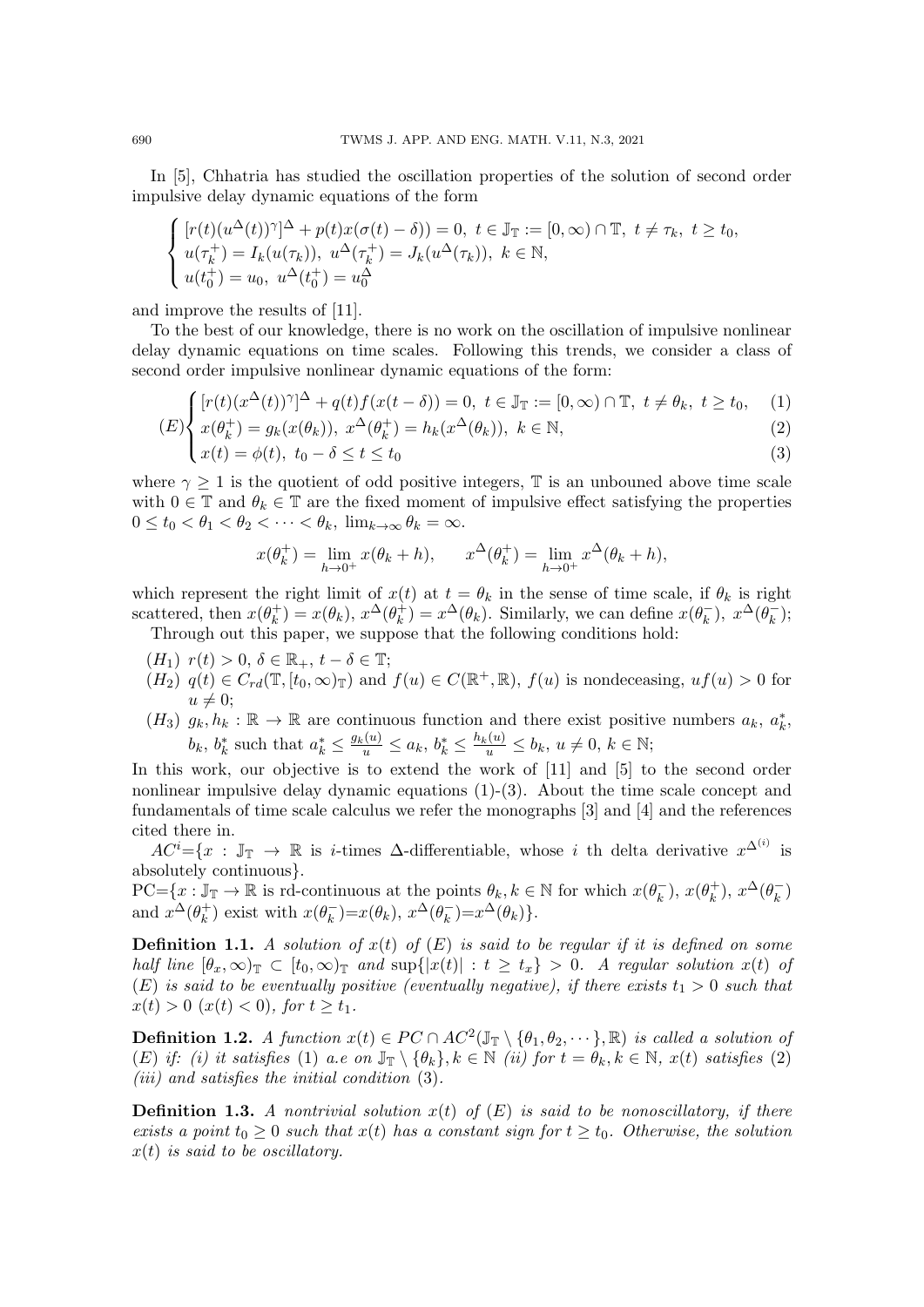## 2. Preliminary Results

We need the time scale version of the following well known results for our use in the sequel.

**Lemma 2.1.** [1] Let  $y, f \in C_{rd}$  and  $p \in \mathcal{R}$ . Then

$$
y^{\Delta}(t) \le p(t)y(t) + f(t),
$$

implies that for all  $t \in \mathbb{T}$ 

$$
y(t) \leq y(t_0)e_p(t,t_0) + \int_{t_0}^t e_p(t,\sigma(s))f(s)\Delta s.
$$

**Lemma 2.2.** [10] Assume that  $m \in PC \cap AC^1(\mathbb{J}_{\mathbb{T}} \setminus \{\theta_k\}, \mathbb{R})$  satisfies

$$
m^{\Delta}(t) \le p(t)m(t) + v(t), t \in \mathbb{J}_{\mathbb{T}} = [0, \infty) \cap \mathbb{T}, t \ne \theta_k
$$

$$
n(\theta_k^+) \le d_k m(\theta_k) + e_k.
$$

for  $k \in \mathbb{N}$  and  $t \geq t_0$ . Then the following inequality holds

$$
m(t) \le m(t_0) \prod_{t_0 < \theta_k < t} d_k e_p(t_0, t) + \int_{t_0}^t \prod_{s < \theta_k < t} d_k e_p(t, \sigma(s)) v(s) \Delta s
$$
  
+ 
$$
\sum_{t_0 < \theta_k < t} \Big( \prod_{\theta_k < \theta_j < t} d_j e_p(t, \theta_k) \Big) e_k, t \ge t_0.
$$

**Lemma 2.3.** Let  $x(t)$  be a solution of  $(E)$ . Assume that there exists  $T \ge t_0$  such that  $x(t) > 0 \leq 0$  for  $t \geq T$  and

 $(H_4)$   $\int_T^\infty$ 1  $\overline{r^{\frac{1}{\gamma}}(s)}$  $\prod_{T<\theta_k < s}$  $rac{b_k^*}{a_k}$   $\Delta s = \infty$ 

 $\gamma$ 

hold. Then  $x^{\Delta}(\theta_k^+)$  $(k)$   $\geq 0 (\leq 0)$  and  $x^{\Delta}(t) \geq 0 (\leq 0)$  for  $t \in (\theta_k, \theta_{k+1}]_{\mathbb{T}}$  and  $\theta_k \geq T$ .

*Proof.* The proof of the lemma is same as that in [Lemma 2.3, [5]].

## 3. Main Results

Theorem 3.1. Let all conditions of Lemma 2.3 hold. Furthermore, assume that

- (H<sub>5</sub>) there exists  $\lambda > 0$  such that  $|f(u)| \ge \lambda |u^{\gamma}|$ ;
- (H<sub>6</sub>) there exists a function  $\beta(t) \in C_{rd}([0,\infty)_\mathbb{T},[0,\infty)_\mathbb{T})$  such that

$$
\int_{t_0}^t \prod_{t_0 < \theta_k < s} \frac{1}{b_k^{\gamma}} \left( \lambda q(s) \beta(s) - \frac{(\beta^{\Delta}(s))^2 r(s - \delta)}{4\gamma \left(\frac{s - \delta}{2}\right)^{\gamma - 1} \beta(s)} \right) \Delta s = \infty.
$$

Then every solution of  $(E)$  oscillates..

*Proof.* Let  $x(t)$  be a nonoscillatory solution of  $(E)$ . Without loss of generality, assume that  $x(t) > 0$ ,  $x(t - \delta) > 0$  for  $t \geq t_1$ . Due to Lemma 2.3, there exists  $t_2 > t_1$  such that  $x^{\Delta}(t) > 0$  for  $t \in (\theta_k, \theta_{k+1}]_{\mathbb{T}}, k \in \mathbb{N}$  and  $\theta_k \ge t_2$ . Using  $(H_5)$  in  $(E)$ , we get

$$
\begin{cases}\n[r(t)(x^{\Delta}(t))^{\gamma}]^{\Delta} + \lambda q(t)x^{\gamma}(t-\delta) \leq 0, \ t \neq \theta_k, \ t \geq t_2, \\
x(\theta_k^+) = g_k(x(\theta_k)), \ x^{\Delta}(\theta_k^+) = h_k(x^{\Delta}(\theta_k)), \ k \in \mathbb{N}.\n\end{cases}
$$

Let

$$
w(t) = \beta(t) \frac{r(t)(x^{\Delta}(t))^{\gamma}}{x^{\gamma}(t-\delta)}.
$$
\n(4)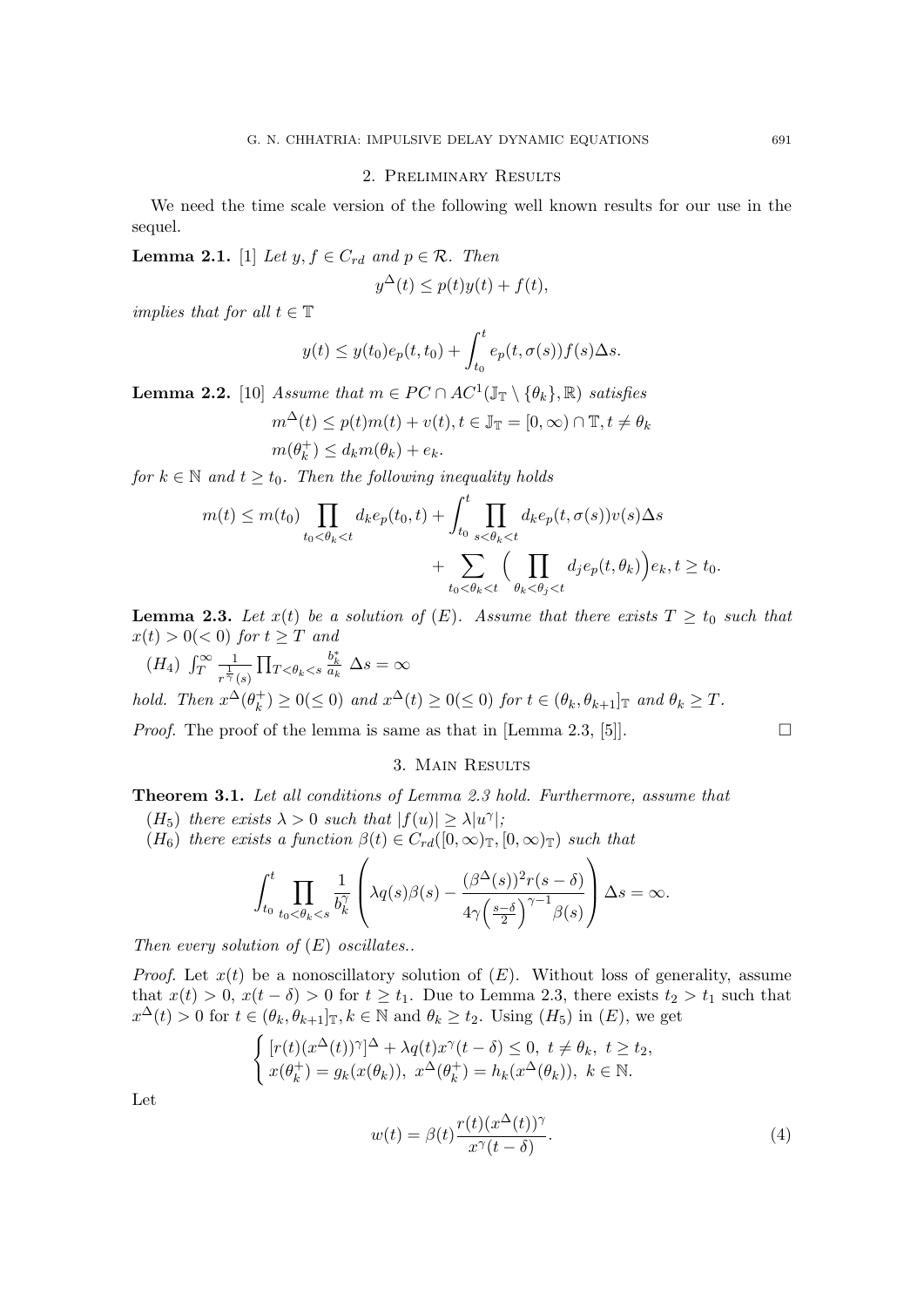Then  $w(\theta_k^+$  $(k) \geq 0$  and  $w(t) \geq 0$  for  $\theta_k \geq t_3$ . From (4), for  $t \neq \theta_k$  we have

$$
w^{\Delta}(t) = [r(t)(x^{\Delta}(t))^{\gamma}]^{\Delta} \frac{\beta(t)}{x^{\gamma}(t-\delta)} + r(\sigma(t))(x^{\Delta}(\sigma(t)))^{\gamma} \Big[ \frac{\beta^{\Delta}(t)x^{\gamma}(t-\delta) - \beta(t)(x^{\gamma}(t-\delta))^{\Delta}}{x^{\gamma}(t-\delta)x^{\gamma}(\sigma(t)-\delta)} \Big]
$$
  
\n
$$
\leq -\lambda q(t)\beta(t) + \frac{\beta^{\Delta}(t)r(\sigma(t))(x^{\Delta}(\sigma(t)))^{\gamma}}{x^{\gamma}(\sigma(t)-\delta)} - \frac{\beta(t)r(\sigma(t))(x^{\Delta}(\sigma(t)))^{\gamma}(x^{\gamma}(t-\delta))^{\Delta}}{x^{\gamma}(t-\delta)x^{\gamma}(\sigma(t)-\delta)}
$$
  
\n
$$
= -\lambda q(t)\beta(t) + \frac{\beta^{\Delta}(t)}{\beta(\sigma(t))}w(\sigma(t)) - \frac{\beta(t)r(\sigma(t))(x^{\Delta}(\sigma(t)))^{\gamma}(x^{\gamma}(t-\delta))^{\Delta}}{x^{\gamma}(t-\delta)x^{\gamma}(\sigma(t)-\delta)}.
$$

Therefore,

$$
w^{\Delta}(t) \leq -\lambda q(t)\beta(t) + \frac{\beta^{\Delta}(t)}{\beta(\sigma(t))}w(\sigma(t)) - \frac{\beta(t)r(\sigma(t))(x^{\Delta}(\sigma(t)))^{\gamma}(x^{\gamma}(t-\delta))^{\Delta}}{x^{\gamma}(t-\delta)x^{\gamma}(\sigma(t)-\delta)}.
$$
 (5)

Since

$$
(x^{\gamma}(t))^{\Delta} = \frac{x^{\gamma}(\sigma(t)) - x^{\gamma}(t)}{\mu(t)}
$$

and using the inequality [7]

$$
x^{l} - y^{l} \ge l y^{l-1} (x - y)^{l} \text{ for all } x, y \ge 0, l \ge 1,
$$

we have

$$
(x^{\gamma}(t-\delta))^{\Delta} = \frac{x^{\gamma}(\sigma(t)-\delta) - x^{\gamma}(t-\delta)}{\mu(t-\delta)}
$$

$$
\geq \frac{\gamma x^{\gamma-1}(t-\delta)}{\mu(t-\delta)} (x(\sigma(t)-\delta) - x(t-\delta))
$$

and hence

$$
(x^{\gamma}(t-\delta))^{\Delta} \ge \gamma x^{\gamma-1}(t-\delta)x^{\Delta}(t-\delta). \tag{6}
$$

Using  $(6)$  in  $(5)$ , we get

$$
w^{\Delta}(t) \leq -\lambda q(t)\beta(t) + \frac{\beta^{\Delta}(t)}{\beta(\sigma(t))}w(\sigma(t)) - \frac{\beta(t)r(\sigma(t))(x^{\Delta}(\sigma(t)))^{\gamma}\gamma x^{\gamma-1}(t-\delta)x^{\Delta}(t-\delta)}{x^{\gamma}(t-\delta)x^{\gamma}(\sigma(t)-\delta)}.
$$
\n(7)

Clearly,  $(r(t)(x^{\Delta}(t))^{\gamma})^{\Delta} \leq 0$ ,  $r(t) \geq 0$  and  $x^{\Delta}(t) \geq 0$  for all  $t \geq t_2$ . Therefore, for  $t_3 \geq 2t_2$ 

$$
x(t) = x(t_2) + \int_{t_2}^t x^{\Delta}(s) \Delta s \ge \int_{t_2}^t x^{\Delta}(s) \Delta s
$$
  
 
$$
\ge x^{\Delta}(t) \int_{t_2}^t \Delta s = x^{\Delta}(t)(t - t_2),
$$

that is,

$$
x(t-\delta) \ge \left(\frac{t-\delta}{2}\right) x^{\Delta}(t-\delta) \text{ for all } t \ge t_4 > t_3,
$$

that is,

$$
\gamma x^{\gamma - 1} (t - \delta) \ge \gamma \left(\frac{t - \delta}{2}\right)^{\gamma - 1} (x^{\Delta} (t - \delta))^{\gamma - 1},
$$

that is,

$$
\gamma x^{\gamma - 1} (t - \delta) x^{\Delta} (t - \delta) \ge \gamma \left(\frac{t - \delta}{2}\right)^{\gamma - 1} (x^{\Delta} (t - \delta))^{\gamma},\tag{8}
$$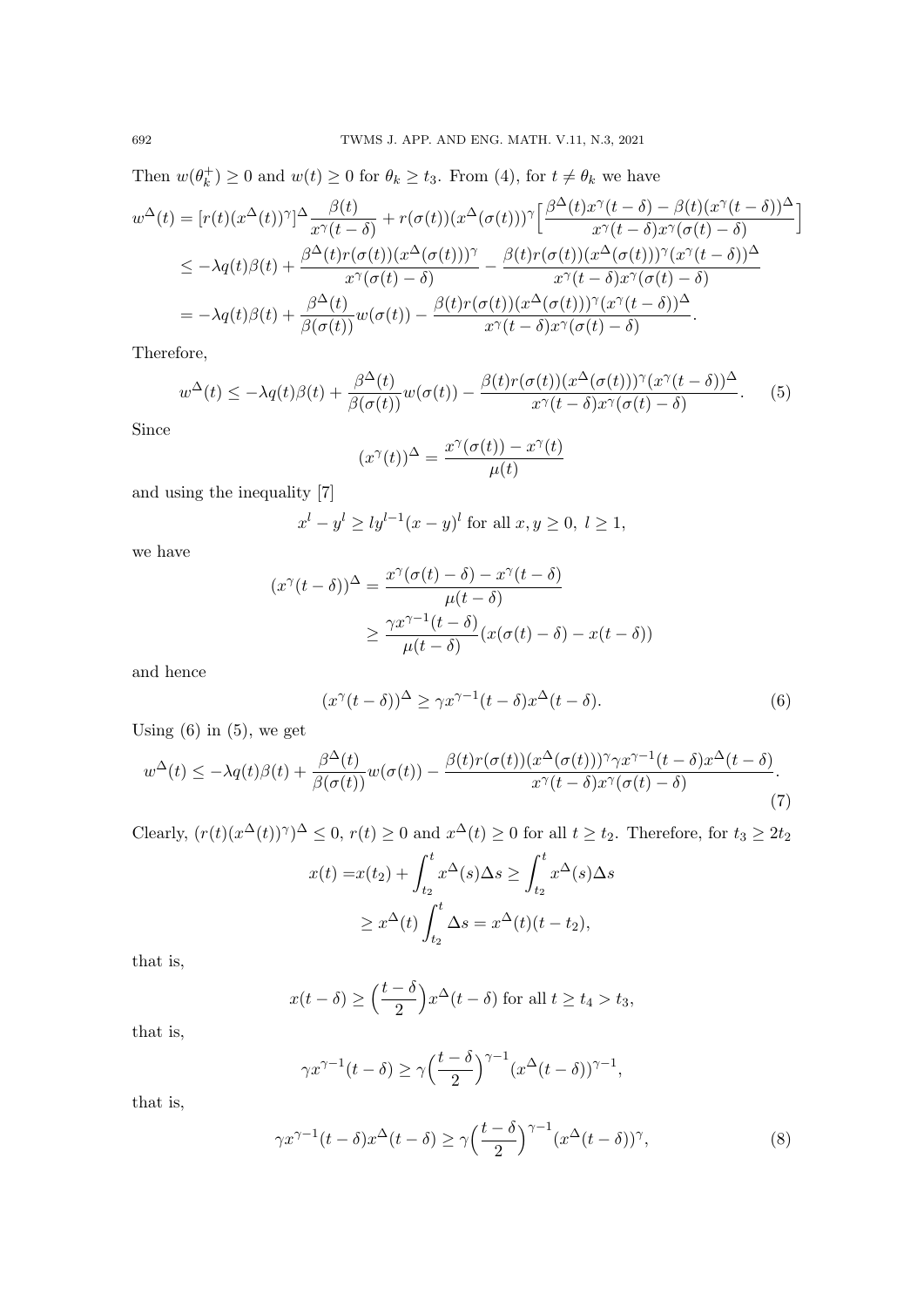Also,  $(r(t)(x^{\Delta}(t))^{\gamma})^{\Delta} < 0$  implies that  $r(t)(x^{\Delta}(t))^{\gamma} \geq r(\sigma(t))(x^{\Delta}(\sigma(t)))^{\gamma}$  and hence

$$
(x^{\Delta}(t-\delta))^{\gamma} \ge \frac{r(\sigma(t)-\delta)}{r(t-\delta)} (x^{\Delta}(\sigma(t)-\delta))^{\gamma}
$$
\n(9)

Using  $(8)$  and  $(9)$  in  $(7)$ , we get

$$
w^{\Delta}(t) \leq -\lambda q(t)\beta(t) + \frac{\beta^{\Delta}(t)}{\beta(\sigma(t))}w(\sigma(t)) - \frac{\gamma(\frac{t-\delta}{2})^{\gamma-1}\beta(t)(w(\sigma(t)))^2}{\beta^2(\sigma(t))r(t-\delta)}
$$

Using the fact that  $y - my^2 \leq \frac{1}{4x}$  $\frac{1}{4m}$  the preceding inequality reduces to

$$
w^{\Delta}(t) \leq -\lambda q(t)\beta(t) + \frac{\beta^{\Delta}(t)}{\beta(\sigma(t))}w(\sigma(t)) + \frac{\beta^{\Delta}(t)}{\beta(\sigma(t))}\Big[w(\sigma(t)) - \frac{\gamma(\frac{t-\delta}{2})^{\gamma-1}\beta(t)(w(\sigma(t))^2}{\beta^{\Delta}(t)\beta(\sigma(t))r(t-\delta)}\Big]
$$
  

$$
\leq -\lambda q(t)\beta(t) + \frac{(\beta^{\Delta}(t))^2r(t-\delta)}{4\gamma(\frac{t-\delta}{2})^{\gamma-1}\beta(t)},
$$

that is,

$$
w^{\Delta}(t) \leq -\left[\lambda q(t)\beta(t) - \frac{(\beta^{\Delta}(t))^2 r(t-\delta)}{4\gamma \left(\frac{t-\delta}{2}\right)^{\gamma-1} \beta(t)}\right], \ t \neq \theta_k.
$$
 (10)

For  $t = \theta_k$ ,

$$
w(\theta_k^+) = \frac{r(\theta_k^+)(x^{\Delta}(\theta_k^+))^\gamma}{x^{\gamma}(\theta_k^+ - \delta)} \le \frac{b_k^{\gamma}r(\theta_k)(x^{\Delta}(\theta_k))^{\gamma}}{x^{\gamma}(\theta_k - \delta)} = b_k^{\gamma}w(\theta_k).
$$

Therefore, we have

$$
w^{\Delta}(t) \le -\lambda q(t)\beta(t) + \frac{(\beta^{\Delta}(t))^2 r(t-\delta)}{4\gamma \left(\frac{t-\delta}{2}\right)^{\gamma-1} \beta(t)}, t \ne \theta_k
$$
  

$$
w(\theta_k^+) \le b_k^{\gamma} w(\theta_k), k \in \mathbb{N}
$$

and by Lemma 2.2, we get

$$
w(t) \le w(t_4) \prod_{t_4 < \theta_k < t} b_k^{\gamma} - \int_{t_4}^t \prod_{s < \theta_k < t} b_k^{\gamma} \left[ \lambda q(s) \beta(s) - \frac{(\beta^{\Delta}(s))^2 r(s - \delta)}{4\gamma \left(\frac{s-\delta}{2}\right)^{\gamma-1} \beta(s)} \right] \Delta s
$$
  

$$
\le \prod_{t_4 < \theta_k < t} b_k^{\gamma} \left[ w(t_4) - \lambda \int_{t_4}^t \prod_{t_4 < \theta_k < s} \frac{1}{b_k^{\gamma}} \left( \lambda q(s) \beta(s) - \frac{(\beta^{\Delta}(s))^2 r(s - \delta)}{4\gamma \left(\frac{s-\delta}{2}\right)^{\gamma-1} \beta(s)} \right) \right] \Delta s
$$
  

$$
\to -\infty \text{ as } t \to \infty
$$

due to  $(H_7)$ , a contradiction to  $w(t) > 0$  for  $t \in (\theta_k, \theta_{k+1}]_T, k \in \mathbb{N}$ . This completes the proof of the theorem.  $\Box$ 

Theorem 3.2. Let all conditions of Lemma 2.3 hold. Assume that there exists a positive integer  $k_0$  such that  $a_k^* \geq 1$ ,  $b_k \leq 1$  for  $k \geq k_0$ ,  $\theta_{k+1} - \theta_k > \delta$ . Furthermore, assume that  $(H_7)$   $\int_{\pm c}^{\pm \infty}$  $\frac{du}{f(u)} < \infty, c > 0$ and

.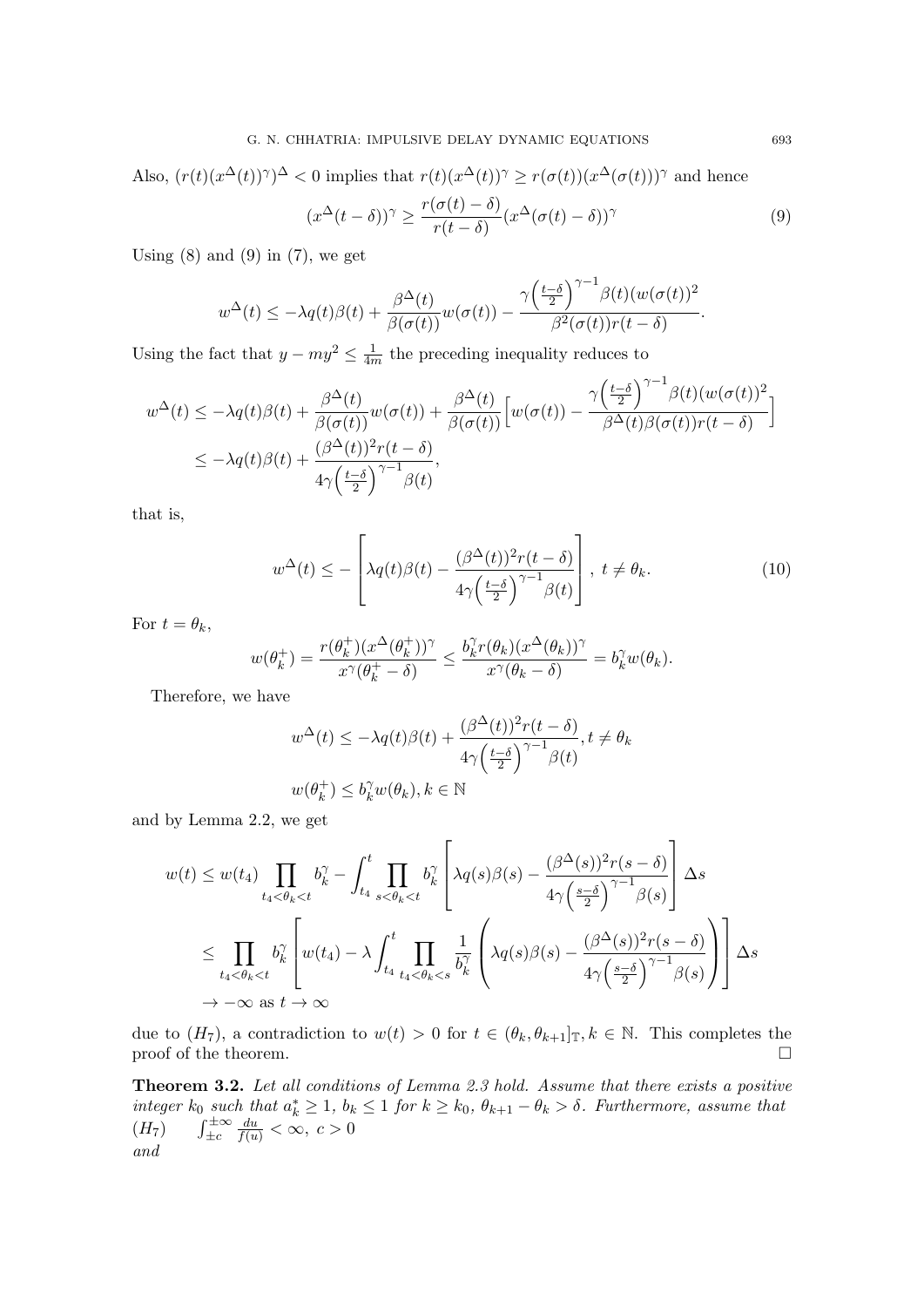(H<sub>8</sub>) 
$$
\sum_{k=0}^{\infty} \int_{\theta_k}^{\theta_{k+1}} \frac{1}{r^{\frac{1}{\gamma}}(s-\delta)} \Big( \int_T^{\infty} \prod_{T < \theta_k < v} \frac{1}{b_k^{\gamma}} q(v) \Delta v \Big) \Delta s = \infty
$$
  
hold. Then every solution of (E) oscillates.

*Proof.* Let  $x(t)$  be a nonoscillatory solution of  $(E)$ . By Lemma 2.3, we have  $x^{\Delta}(t) > 0$ and  $x^{\Delta}(\theta_k^+)$  $(k) > 0$  for  $t \in (\theta_k, \theta_{k+1}]_{\mathbb{T}}, k \in \mathbb{N}, t \geq t_2$ . Due to  $a_k^* \geq 1, k \in \mathbb{N}$ , we get

$$
x(\theta_k) \leq x(\theta_k^+)
$$

and thus  $x(t)$  is nondecreasing for  $t \in (\theta_k, \theta_{k+1}]_{\mathbb{T}}, k \in \mathbb{N}$ . Especially,

$$
x(t_2^+) \le x(\theta_1) \le x(\theta_1^+) \le x(\theta_2) < \cdots
$$
 (11)

and hence  $x(t)$  is nondecreasing for  $t \in [t_2, \infty)_\mathbb{T}$ . From  $(E)$ , we get

$$
\begin{cases}\n[r(t)(x^{\Delta}(t))^{\gamma}]^{\Delta} = -q(t)f(x(t-\delta)), t \neq \theta_k, t \geq t_2 \\
x^{\Delta}(\theta_k^+) \leq b_k x^{\Delta}(\theta_k), k \in \mathbb{N}.\n\end{cases}
$$

let  $m(t) = r(t)(x^{\Delta}(t))^{\gamma}$ , then

$$
\begin{cases} m^{\Delta}(t) = -q(t)f(x(t-\delta)), t \neq \theta_k, t \geq t_2\\ m^{\Delta}(\theta_k^+) \leq b_k^{\gamma}m(\theta_k), k \in \mathbb{N}. \end{cases}
$$

Due to Lemma 2.2, we get

$$
m^{\Delta}(t) \leq m^{\Delta}(s) \prod_{s < \theta_k < t} b_k^{\gamma} - \int_s^t \prod_{u < \theta_k < t} b_k^{\gamma}(q(u)) f(x(u - \delta)) \Delta u, \ s \geq t_2,
$$

that is,

$$
r(t)(x^{\Delta}(t))^{\gamma} \le r(s)(x^{\Delta}(s))^{\gamma} \prod_{s < \theta_k < t} b_k^{\gamma} - \int_s^t \prod_{u < \theta_k < t} b_k^{\gamma} q(u) f(x(u - \delta)) \Delta u, \ s \ge t_2 \tag{12}
$$

implies that

$$
x^{\Delta}(s) \geq \frac{1}{r^{\frac{1}{\gamma}}(s)} \left( \int_s^t \prod_{s < \theta_k < u} \frac{1}{b_k^{\gamma}} q(u) f(x(u - \delta)) \Delta u \right)^{\frac{1}{\gamma}}.
$$

Consequently,

$$
\frac{x^{\Delta}(s)}{f^{\frac{1}{\gamma}}(x(s-\delta))} \geq \frac{1}{r^{\frac{1}{\gamma}}(s)} \left( \int_s^t \prod_{s < \theta_k < u} \frac{1}{b_k^{\gamma}} q(u) \Delta u \right)^{\frac{1}{\gamma}}.
$$

We may note that, (12) implies that  $r(t)(x^{\Delta}(t))^{\gamma} \leq r(s)(x^{\Delta}(s))^{\gamma} \prod_{s \leq \theta_k \leq t} b_k, s \geq t_2$ . Ultimately,

$$
r(s)(x^{\Delta}(s))^{\gamma} \le r(s-\delta)(x^{\Delta}(s-\delta))^{\gamma} \prod_{s-\sigma < \theta_k < t} b_k, \ s \ge t_2 + \delta. \tag{13}
$$

Let  $s \in (\theta_k, \theta_{k+1}]\text{I}$ . Using the fact that  $\theta_{k+1} - \theta_k > \delta$ ,  $b_k \leq 1$  and due to (13), we get

$$
\int_{\theta_k}^{\theta_{k+1}} \frac{r^{\frac{1}{\gamma}}(s)x^{\Delta}(s)}{r^{\frac{1}{\gamma}}(s-\delta)f^{\frac{1}{\gamma}}(x(s-\delta))} \Delta s \leq \int_{\theta_k}^{\theta_{k+1}} \prod_{s-\sigma < \theta_k < s} b_k \frac{x^{\Delta}(s-\delta)}{f^{\frac{1}{\gamma}}(x(s-\delta))} \Delta s
$$

$$
\leq \int_{\theta_k}^{\theta_{k+1}} \frac{x^{\Delta}(s-\delta)}{f^{\frac{1}{\gamma}}(x(s-\delta))} \Delta s = \int_{x(\theta_k-\delta)}^{x(\theta_{k+1}-\delta)} \frac{\Delta v}{f^{\frac{1}{\gamma}}(v)},
$$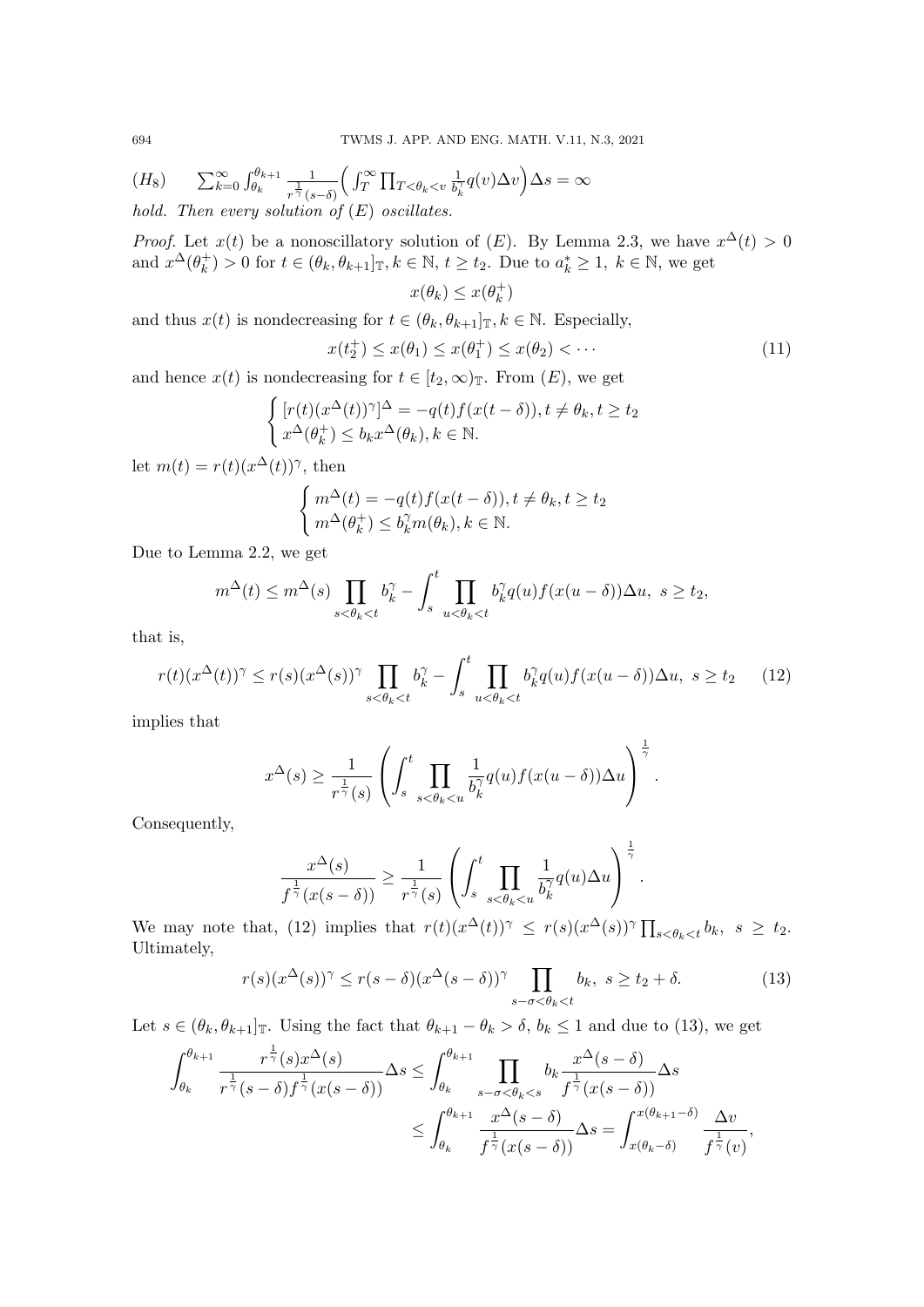that is,

$$
\int_{\theta_k}^{\theta_{k+1}}\frac{1}{r^{\frac{1}{\gamma}}(s-\delta)}\Big(\int_{s}^{t}\prod_{s<\theta_k< u}\frac{1}{b_k^{\gamma}}q(u)\Delta u\Big)\Delta s\leq \int_{x(\theta_k-\delta)}^{x(\theta_{k+1}-\delta)}\frac{\Delta v}{f^{\frac{1}{\gamma}}(v)}.
$$

Since (11) holds, the above inequality becomes

$$
\sum_{k=1}^{\infty}\int_{\theta_k}^{\theta_{k+1}}\frac{1}{r^{\frac{1}{\gamma}}(s-\delta)}\Big(\int_{s}^{t}\prod_{s<\theta_k
$$

due to  $(H_7)$ , a contradiction to  $(H_8)$ . This completes the proof of the theorem.

Theorem 3.3. Let all conditions of Lemma 2.3 hold. Assume that there exists a positive integer  $k_0$  such that  $b_k \leq 1$  for  $k \geq k_0$ . Furthermore, assume that  $(H_7)$ ,  $f(ab) \geq f(a)f(b)$ for any  $ab > 0$ ,  $\theta_{k+1} - \theta_k = \delta$  and

$$
(H_9) \qquad \sum_{k=0}^{\infty} \int_{\theta_k}^{\theta_{k+1}} \frac{1}{r^{\frac{1}{\gamma}}(s-\delta)} \bigg( \int_T^{\infty} \prod_{T < \theta_k < v} \frac{1}{d_k} q(v) \Delta v \bigg) \Delta s = \infty,
$$

where

$$
d_k = \begin{cases} b_1^{\gamma}, & \text{if } k = 1, \\ \frac{b_k^{\gamma}}{f(a_{k-1}^*)}, & \text{if } k = 2, 3, \dots \end{cases}
$$

hold. Then every solution of  $(E)$  oscillates.

*Proof.* Let  $x(t)$  be a nonoscillatory solution of  $(E)$ . By Lemma2.3, we get  $x^{\Delta}(t) > 0$  and  $x^{\Delta}(\theta_k^+)$  $k_k^+(k) > 0$  for  $t \in (\theta_k, \theta_{k+1}]_{{\mathbb{T}}}, k \in {\mathbb{N}}, t \geq t_2$ . Indeed,  $x^{\Delta}(t - \delta) > 0$  for  $t \geq t_3 \geq t_2 + \delta$ . Let

$$
w(t) = \frac{r(t)(x^{\Delta}(t))^{\gamma}}{f(x(t-\delta))}.
$$

Then  $w(\theta_k^+$  $(k) \geq 0$  and  $w(t) \geq 0$  for  $\theta_k \geq t_3$ . From (4), for  $t \neq \theta_k$  we have

$$
w^{\Delta}(t) = \frac{[r(t)(x^{\Delta}(t))^{\gamma}]^{\Delta} f(x(t-\delta)) - r(\sigma(t))(x^{\Delta}(\sigma(t)))^{\gamma} f^{\Delta}(x(t-\delta))}{f(x(t-\delta))f(x(\sigma(t)-\delta))}
$$
  

$$
\leq \frac{[r(t)(x^{\Delta}(t))^{\gamma}]^{\Delta}}{f(x(t-\delta))} - \frac{r(\sigma(t))(x^{\Delta}(\sigma(t)))^{\gamma} f^{\Delta}(x(t-\delta))}{f(x(t-\delta))f(x(t-\delta))}
$$
  

$$
\leq -q(t),
$$

where we have used the fact that  $x^{\Delta}(t) > 0$ ,  $\sigma(t) \geq t$  and  $f(t)$  is nonincreasing. Now for  $t = \theta_k$ , if  $k = 1$ 

$$
w(\theta_1^+) = \frac{r(\theta_1^+)(x^{\Delta}(\theta_1^+))^\gamma}{f(x(\theta_1^+ - \delta))} \le \frac{b_1^{\gamma}r(\theta_1)(x^{\Delta}(\theta_1))^{\gamma}}{f(x(\theta_1 - \delta))} = d_1w(\theta_1).
$$

If  $k = 2, 3, \cdots$ .

$$
w(\theta_k^+) = \frac{r(\theta_k^+)(x^{\Delta}(\theta_k^+))^{\gamma}}{f(x(\theta_k^+-\delta))} \le \frac{b_k^{\gamma}r(\theta_k)(x^{\Delta}(\theta_k))^{\gamma}}{f(x(\theta_{k-1}^+-\delta))} \le \frac{b_k^{\gamma}r(\theta_k)(x^{\Delta}(\theta_k))^{\gamma}}{f(a_{k-1}^*\mathcal{I}(\theta_{k-1}-\delta))}
$$
  

$$
\le \frac{b_k^{\gamma}r(\theta_k)(x^{\Delta}(\theta_k))^{\gamma}}{f(a_{k-1}^*)f(x(\theta_{k-1}-\delta))} \le \frac{b_k^{\gamma}r(\theta_k)(x^{\Delta}(\theta_k))^{\gamma}}{f(a_{k-1}^*)f(x(\theta_k-\delta))} = d_kw(\theta_k).
$$

Consider the impulsive dynamic inequality

$$
w^{\Delta}(t) \le -q(t), t \ne \theta_k, t \ge t_3
$$
  

$$
w^{\Delta}(\theta_k^+) \le d_k w(\theta_k), k \in \mathbb{N}.
$$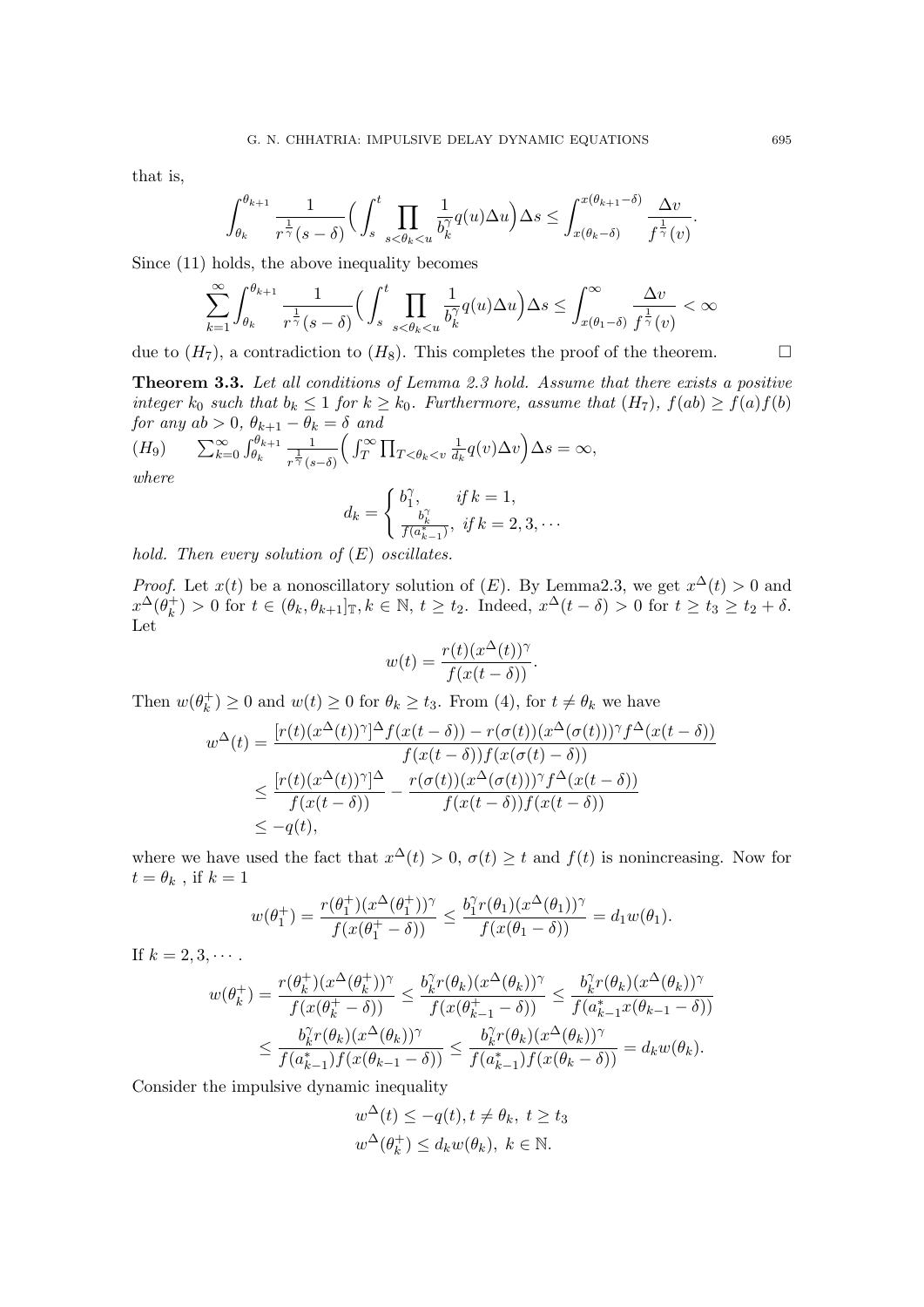By Lemma 2.2, we get

$$
w(t) \le w(s) \prod_{s < \theta_k < t} d_k - \int_s^t \prod_{u < \theta_k < t} d_k q(u) \Delta u, \ s \ge t_3.
$$

The rest of the proof follows from the proof of the Theorem 3.2 and hence the details are omitted.

**Theorem 3.4.** Let all the conditions of Lemma 2.3 and  $b_k \ge 1$  hold. Assume that

$$
(H_{10}) \quad \limsup_{k \to \infty} \frac{1}{t^m} \int_{t_0}^{\theta_{k+1}} (t-s)^m \left[ \lambda q(t) \beta(t) - \frac{(\beta^{\Delta}(t))^2 r(t-\delta)}{4\gamma \left(\frac{t-\delta}{2}\right)^{\gamma-1} \beta(t)} \right] \Delta s = \infty \text{ for some } m > 1,
$$

then every solution of  $(E)$  oscillates.

Proof. Proceeding as in the proof of Theorem 3.1, we get

$$
w^{\Delta}(t) \leq -\left[\lambda q(t)\beta(t) - \frac{(\beta^{\Delta}(t))^2 r(t-\delta)}{4\gamma \left(\frac{t-\delta}{2}\right)^{\gamma-1} \beta(t)}\right], \text{ for } t \neq \theta_k.
$$

Multiplying  $(t-s)^m$   $(t > s)$  to the preceding inequality and integrating from  $\theta_k$  to  $\theta_{k+1}$ , we get

$$
\int_{\theta_k}^{\theta_{k+1}} (t-s)^m w^{\Delta}(s) ds \leq - \int_{\theta_k}^{\theta_{k+1}} (t-s)^m \left[ \lambda q(t) \beta(t) - \frac{(\beta^{\Delta}(t))^2 r(t-\delta)}{4\gamma \left(\frac{t-\delta}{2}\right)^{\gamma-1} \beta(t)} \right] \Delta s.
$$

Indeed,

$$
\int_{\theta_k}^{\theta_{k+1}} (t-s)^m w^{\Delta}(s) \Delta s
$$
  
=  $(t-s)^m u(s) \Big|_{\theta_k}^{\theta_{k+1}} - \int_{\theta_k}^{\theta_{k+1}} ((t-s)^m)^{\Delta_s} w(s) \Delta s$   
=  $\int_{\theta_k}^{\theta_{k+1}} m(t-s)^{m-1} w(s) \Delta s + (t - \theta_{k+1})^m w(\theta_{k+1}) - (t - \theta_k)^m w(\theta_k^+),$ 

because  $((t-s)^m)^{\Delta_s} = -m(t-s)^{m-1}$ . As a result,

$$
\int_{\theta_k}^{\theta_{k+1}} (t-s)^m w^{\Delta}(s) \Delta s \ge -(t-\theta_k)^m w(\theta_k^+).
$$

Therefore,

$$
\int_{\theta_k}^{\theta_{k+1}} (t-s)^m \left[ Lq(t)\beta(t) - \frac{(\beta^{\Delta}(t))^2 r(t-\delta)}{4\gamma \left(\frac{t-\delta}{2}\right)^{\gamma-1} \beta(t)} \right] \Delta s \le -\int_{\theta_k}^{\theta_{k+1}} (t-s)^m w^{\Delta}(s) \Delta s
$$
  

$$
\le (t-\theta_k)^m w(\theta_k^+) \le b_k (t-\theta_k)^m w(\theta_k)
$$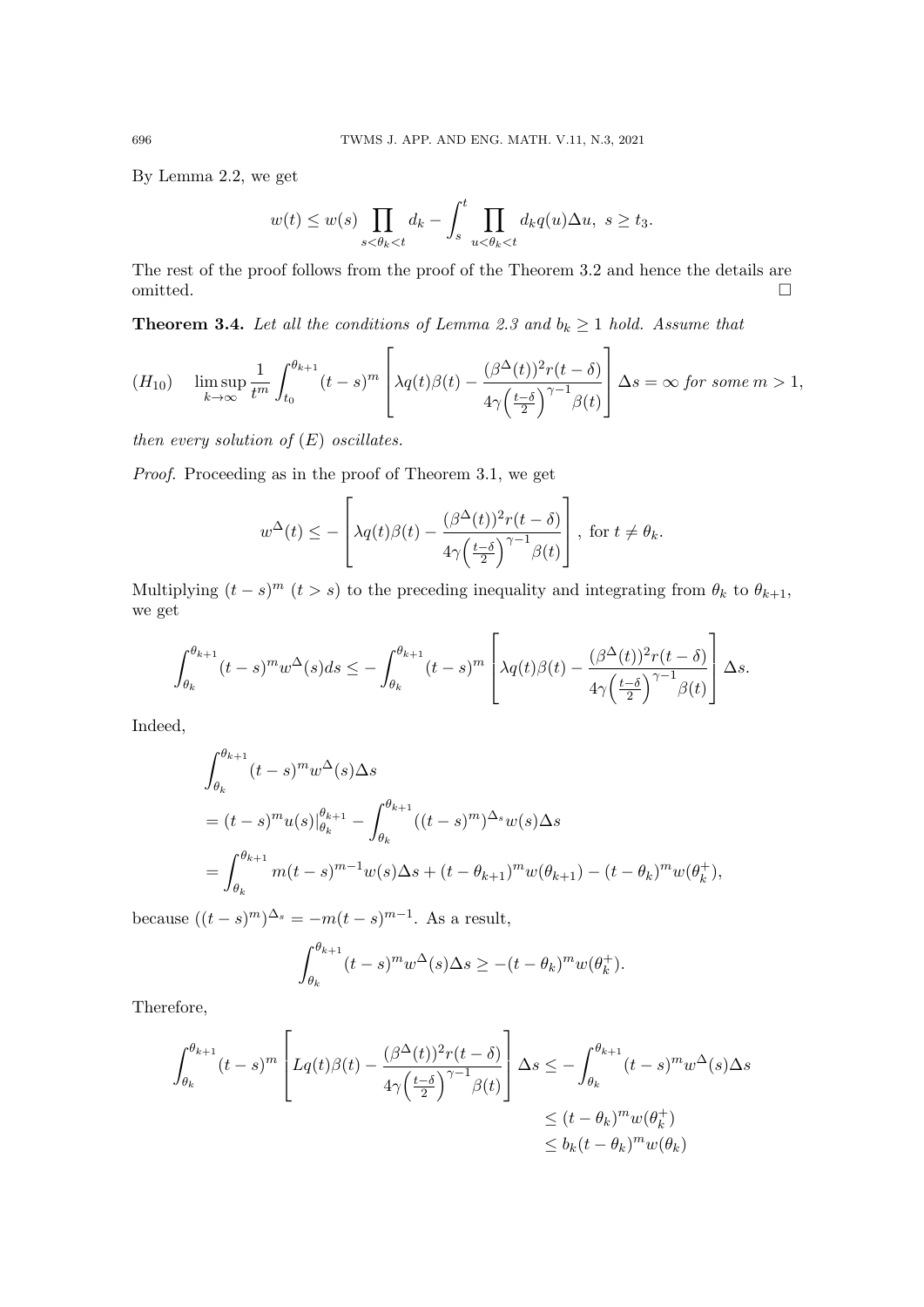that is,

$$
\frac{1}{t^m} \int_{\theta_k}^{\theta_{k+1}} (t-s)^m \left[ \lambda q(t) \beta(t) - \frac{(\beta^{\Delta}(t))^2 r(t-\delta)}{4\gamma \left(\frac{t-\delta}{2}\right)^{\gamma-1} \beta(t)} \right] \Delta s \le b_k \left(\frac{t-\theta_k}{t}\right)^m w(\theta_k).
$$

and hence

$$
\limsup_{k \to \infty} \frac{1}{t^m} \int_{\theta_k}^{\theta_{k+1}} (t-s)^m \left[ \lambda q(t) \beta(t) - \frac{(\beta^{\Delta}(t))^2 r(t-\delta)}{4\gamma \left(\frac{t-\delta}{2}\right)^{\gamma-1} \beta(t)} \right] \Delta s < \infty,
$$

a contradiction to  $(H_{10})$ . This completes the proof of the theorem.

## 4. Discussion and Examples

Example 4.1. Consider

$$
\begin{cases}\nx^{\Delta\Delta}(t) + \frac{\lambda}{(t+2)^2}x(t-2) = 0, & t > 2, t \neq \theta_k, \\
x(\theta_k^+) = \frac{k+1}{k}x(\theta_k), & x^{\Delta}(\theta_k^+) = x^{\Delta}(\theta_k), & k \in \mathbb{N},\n\end{cases}
$$
\n(14)

where  $\gamma = 1, r(t) = 1, \delta = 2, q(t) = \frac{1}{(2+t)^2} \geq 0, a_k^* = a_k = \frac{k+1}{k}$  $\frac{+1}{k}$ ,  $b_k^* = b_k = 1$ ,  $\theta_k = 3k$ ,  $\theta_{k+1} - \theta_k = 3 > 2, k \in \mathbb{N}, f(u) = \lambda u, \lambda > 0$ . Let's choose  $\beta(t) = t + 2$ . Then, from  $(H_4)$ 

$$
\int_{T}^{\infty} \prod_{T < \theta_{k} < s} \frac{b_{k}^{*}}{a_{k}} \Delta s
$$
\n
$$
= \int_{2}^{\infty} \prod_{2 < \theta_{k} < s} \frac{k}{k+1} ds
$$
\n
$$
= \int_{2}^{\theta_{1}} \prod_{2 < \theta_{k} < s} \frac{k}{k+1} \Delta s + \int_{\theta_{1}^{+}}^{\theta_{2}} \prod_{2 < \theta_{k} < s} \frac{k}{k+1} \Delta s + \int_{\theta_{2}^{+}}^{\theta_{3}} \prod_{2 < \theta_{k} < s} \frac{k}{k+1} \Delta s + \cdots
$$
\n
$$
= \frac{1}{2} (\theta_{1} - 2) + \frac{1}{2} \times \frac{2}{3} (\theta_{2} - \theta_{1}) + \frac{1}{2} \times \frac{2}{3} \times \frac{3}{4} (\theta_{3} - \theta_{2}) + \cdots
$$
\n
$$
= \frac{1}{2} \times 2 + \frac{1}{3} \times 3 + \frac{1}{4} \times 3 + \frac{1}{5} \times 3 + \cdots
$$
\n
$$
\geq \frac{1}{2} + \frac{1}{3} + \frac{1}{4} + \frac{1}{5} + \cdots = \sum_{i=2}^{\infty} \frac{1}{i} = \infty
$$

and from  $(H_6)$ 

$$
\int_{2}^{\infty} \prod_{2 < \theta_{k} < s} \frac{1}{b_{k}^{\gamma}} \Big[ \frac{\lambda}{(s+2)} - \frac{1}{4(s+2)} \Big] \Delta s
$$
\n
$$
= \Big[ \int_{2}^{\theta_{1}} \prod_{2 < \theta_{k} < s} + \int_{\theta_{1}^{+}}^{\theta_{2}} \prod_{2 < \theta_{k} < s} + \dots + \int_{\theta_{k-1}^{+}}^{\infty} \prod_{2 < \theta_{k} < s} \Big] \Big( \frac{\lambda}{(s+2)} - \frac{1}{4(s+2)} \Big) \Delta s
$$
\n
$$
\rightarrow \infty \text{ if } \lambda > \frac{1}{4}.
$$

Therefore, all conditions of Theorem 3.1 are satisfied and hence (14) has a oscillatory solution.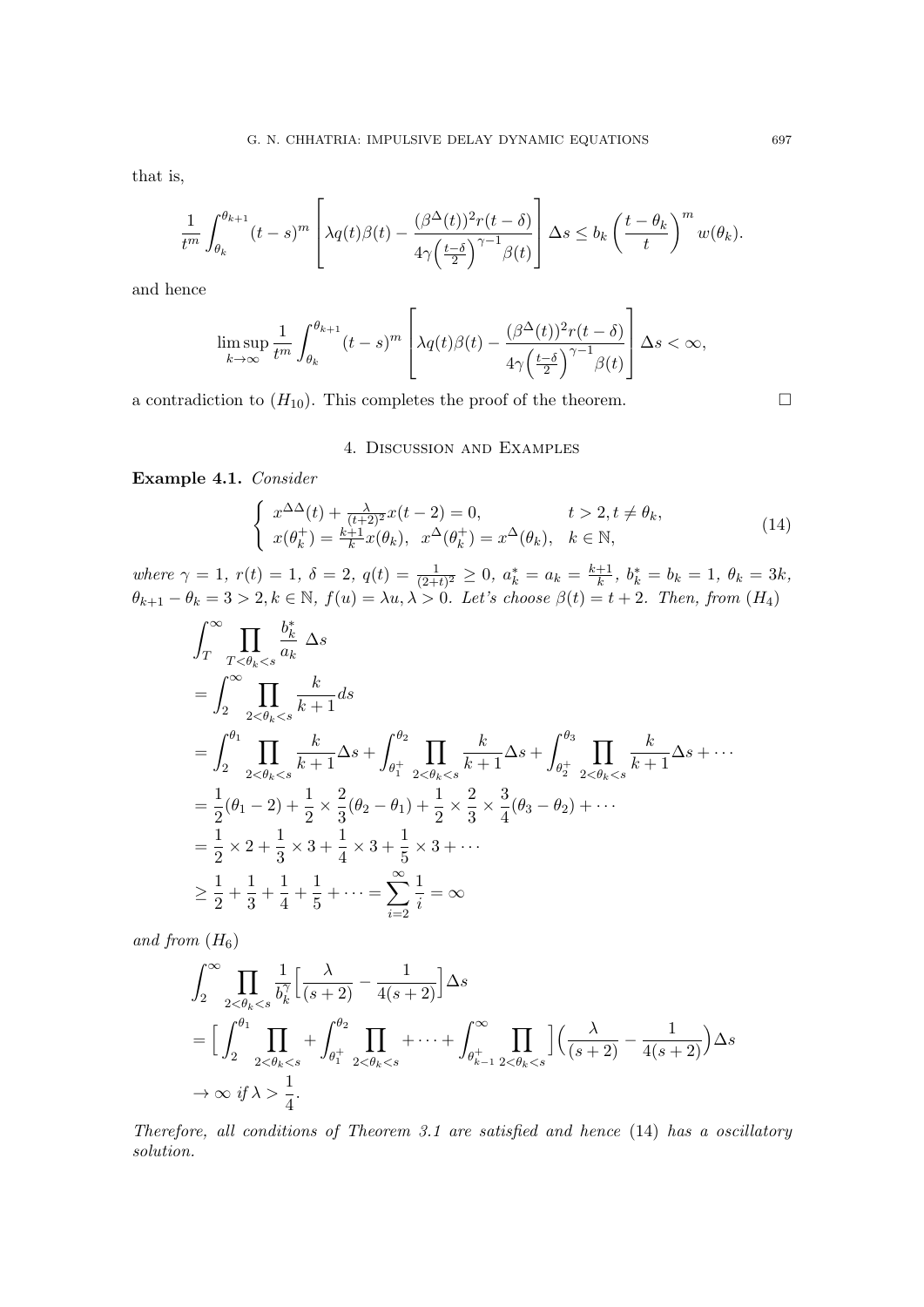Example 4.2. Consider

$$
\begin{cases}\n\frac{1}{t+1}x^{\Delta}(t)|^{\Delta} + (1 + \frac{1}{t})x^{3}(t-1) = 0, & t > 1, t \neq \theta_{k}, \\
x(\theta_{k}^{+}) = \frac{k-1}{k}x(\theta_{k}), & k \in \mathbb{N}, k > k_{0}, \\
x^{\Delta}(\theta_{k}^{+}) = \frac{1}{k}x^{\Delta}(\theta_{k}), & k \in \mathbb{N}, k > k_{0}, \\
& k \in \mathbb{N}, k > k_{0},\n\end{cases}
$$
\n(15)

where  $\gamma = 1, \ \delta = 1, \ r(t) = \frac{1}{t+1}, \ q(t) = 1 + \frac{1}{t} \geq 0, \ a_k^* = a_k = \frac{k-1}{k}$  $\frac{-1}{k}, b_k^* = b_k = \frac{1}{k}$  $\frac{1}{k}, \theta_k = 2^k,$  $\theta_{k+1} - \theta_k = 2^k > 1, k \in \mathbb{N}, k > k_0 = 1, f(u) = u^3$ . Clearly, from  $(H_4)$  we have

$$
\int_{T}^{\infty} \prod_{T < \theta_{k} < s} \frac{b_{k}^{*}}{a_{k}} \Delta s
$$
\n
$$
= \int_{1}^{\infty} \prod_{1 < \theta_{k} < s} \frac{1}{k-1} \Delta s
$$
\n
$$
= \int_{1}^{\theta_{2}} \prod_{1 < \theta_{k} < s} \frac{1}{k-1} \Delta s + \int_{\theta_{2}^{+}}^{\theta_{3}} \prod_{1 < \theta_{k} < s} \frac{1}{k-1} \Delta s + \int_{\theta_{3}^{+}}^{\theta_{4}} \prod_{1 < \theta_{k} < s} \frac{1}{k-1} \Delta s + \cdots
$$
\n
$$
= (\theta_{2} - 1) + \frac{1}{2} \times (\theta_{3} - \theta_{2}) + \frac{1}{2} \times \frac{1}{3} \times (\theta_{4} - \theta_{3}) + \cdots
$$
\n
$$
= 2 + \frac{1}{2} \times 2^{2} + \frac{1}{2} \times \frac{1}{3} \times 2^{3} + \frac{1}{2} \times \frac{1}{3} \times \frac{1}{4} \times 2^{4} + \cdots
$$
\n
$$
\geq 1 + \frac{1}{2} + \frac{1}{3} + \frac{1}{4} + \cdots = 1 + \sum_{i=2}^{\infty} \frac{1}{i} = \infty
$$

and from  $(H_8)$ ,

$$
\sum_{k=2}^{\infty}\int_{\theta_k}^{\theta_{k+1}}\frac{1}{t}\Big(\int_1^{\infty}\Big[\prod_{1<\theta_k
$$

All conditions of Theorem 3.2 are satisfied for (15) and hence (15) has a oscillatory solution.

4.1. Future Directions. To the best of the author's r knowledge, this is the first investigation of nonlinear impulsive delay dynamic equations with deviating arguments on times scales. That means there are many directions in which future investigations can proceed. We mention only a few here.

- (1) Are there other kinds of non-linearities which are of interest for  $(E)$  and for which results can be found?
- (2) What can be said about the forced oscillation, that is, the oscillation of

$$
[r(t)(x^{\Delta}(t))^{\gamma}]^{\Delta} + q(t)f(x(t-\delta)) = g(t), \ t \in \mathbb{J}_{\mathbb{T}} := [0, \infty) \cap \mathbb{T}, \ t \neq \theta_k, \ t \geq t_0,
$$
  

$$
x(\theta_k^+) = g_k(x(\theta_k)), \ x^{\Delta}(\theta_k^+) = h_k(x^{\Delta}(\theta_k)), \ k \in \mathbb{N},
$$
  

$$
x(t) = \phi(t), \ t_0 - \delta \leq t \leq t_0,
$$

where  $q(t)$  is oscillatory?

(3) What can be said about the positive solution of  $(E)$  and its various generalization?

## **ACKNOWLEDGEMENT**

The author would like to thank the anonymous reviewer for their valuable comments about this work.